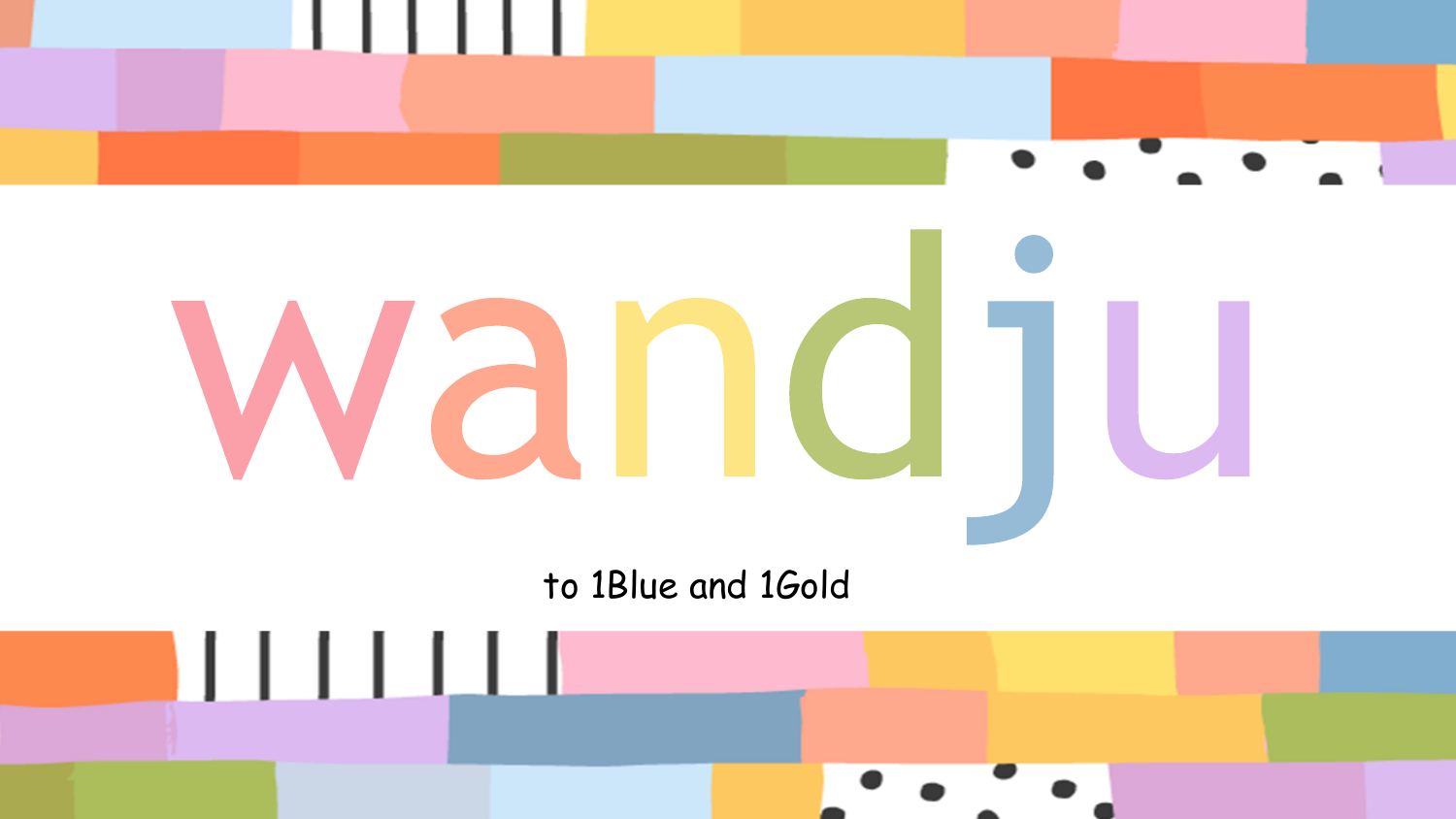# Your Year 1 Teacher in 1G.



I am Mrs Robinson and am delighted to be teaching your beautiful children in 1G this year. Mm, let me see. I have a wonderful husband, all the way from Canada, two amazing children and two very energetic dogs. I have run a home based day care here and overseas and was a teachers assistant in educational support before I became a teacher. I am passionate about providing children with strong foundations and developing a passion for a lifetime of learning. When I am not teaching I am cooking, making art dolls or playing in my garden.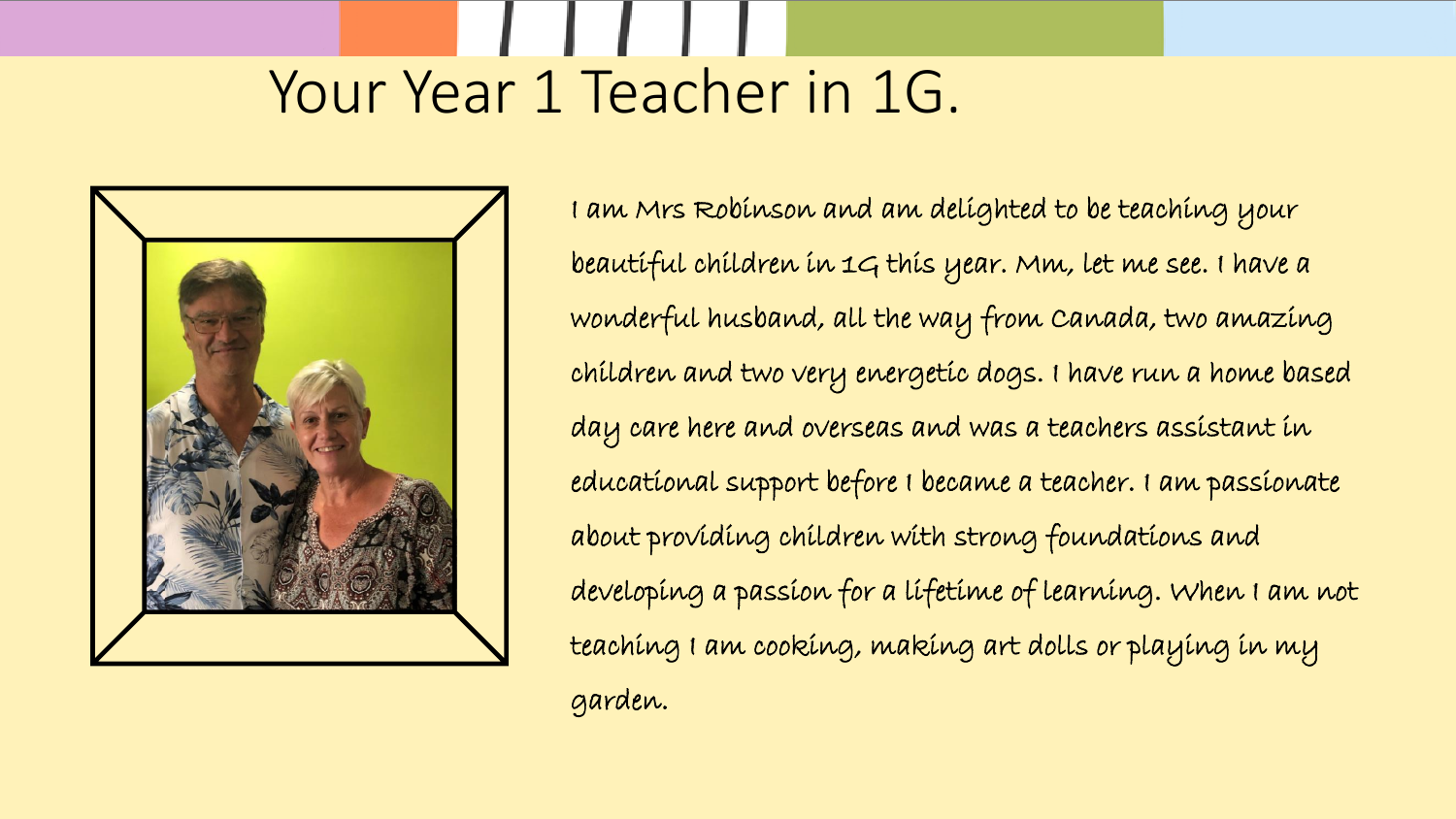## About Ms Read in 1B.



My name is Hayley Read and I am delighted to be the Year 1 Blue teacher at St Joseph's Primary School 2022. I graduated from Edith Cowan University in October of 2021 with a Bachelor of education – Early childhood studies. During my time at university, I was awarded a scholarship for my dedication to literacy improvement in the early years.

I grew up in Perth and attended St Hilda's Anglican School for Girls from Kindergarten through to Year 12. At the beginning of 2021 I moved to Northam with my partner and son following my partners teaching career. I am thrilled to have teaching position now also in Northam and have loved being part of this small knit community.

Teaching in the early years is my passion. A quote that resonates strongly with my outlook towards teaching is *"education is not the filling of a pail – but the lighting of a fire".* I hope to pass on my own enthusiasm for learning to the children I teach.

In my spare time I love cooking, gardening, painting and doing yoga.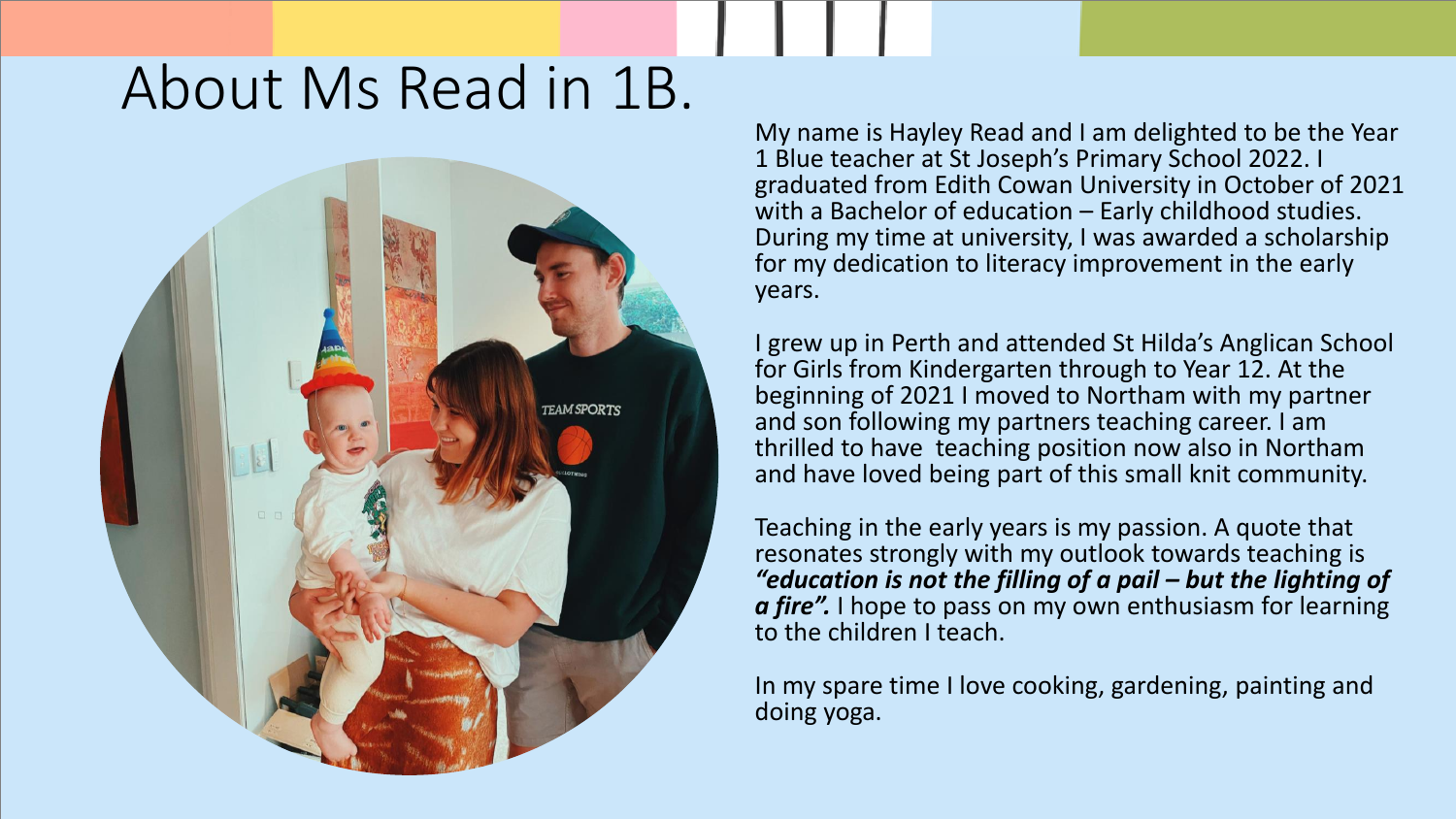## School Information

- If your child is unable to attend school please phone 9621 3500 before 9am to let us know. See parent handbook for more information.
- We have library every **Monday**, please ensure your child has their library bag with them as "no bag", "no book."
- Grade 1 children have **Sport** on **Tuesday** and **Friday** and are required to wear their sport uniforms.
- There is a digital newsletter, posted every two weeks.
- The canteen is open Tuesday to Friday. You can order online or with bags found in the basket.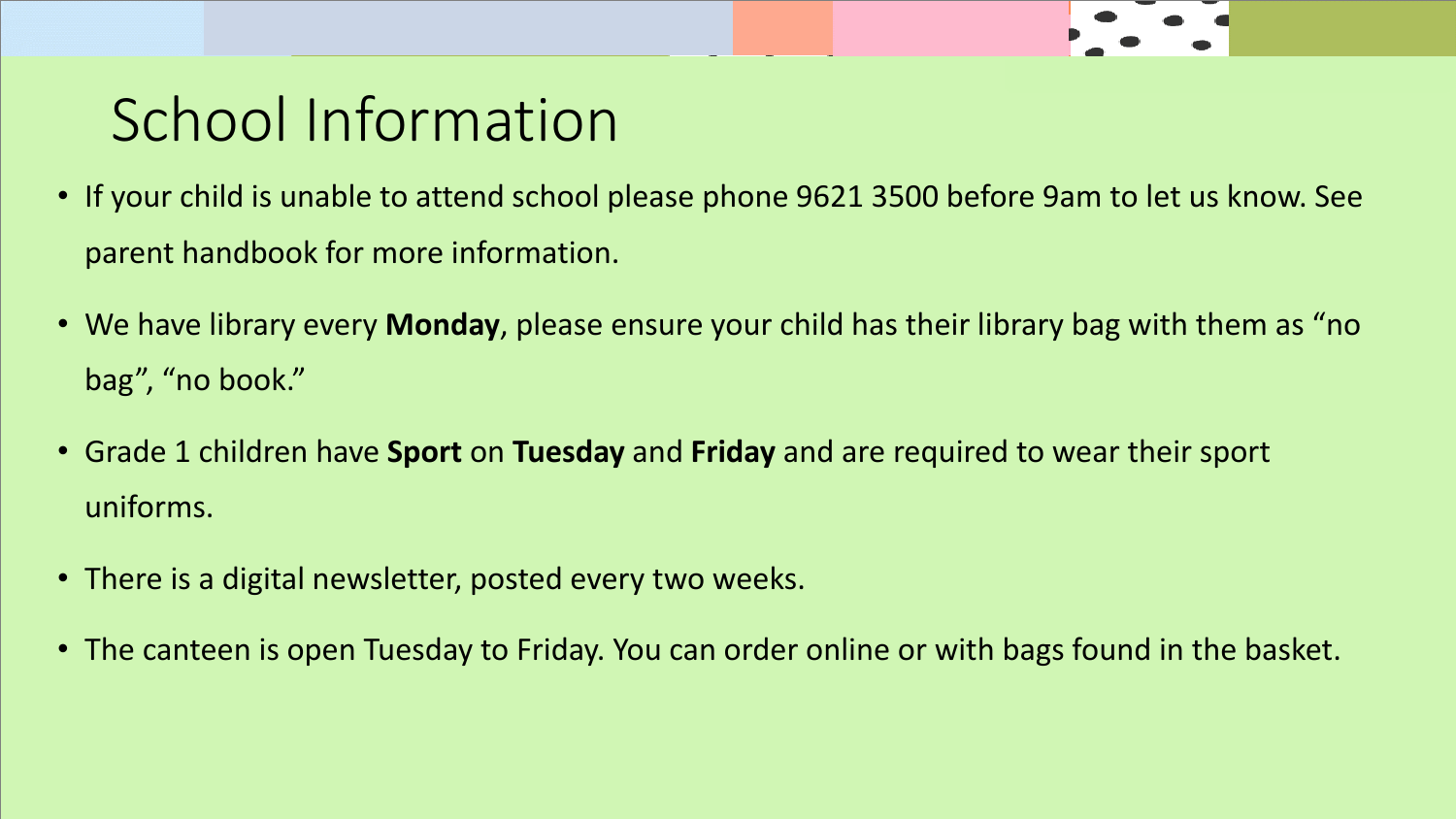### Routines and procedures in 1B and1G.

- On entering the classroom the children place their water bottles on the trolley, home learning folders in the tub, canteen orders into the basket and Crunch and Sip in their trays before completing their morning tasks.
- The children are expected to bring their home learning folders home and back to school every day.
- The children sanitise their hands every time they come into the classroom, as part of their passport into the learning zone.
- We line up two by two to come into the classroom or move between learning areas.
- Each week the children are allocated responsibilities such as messenger, canteen manager, outside toy manager, bag monitor or iPad monitor.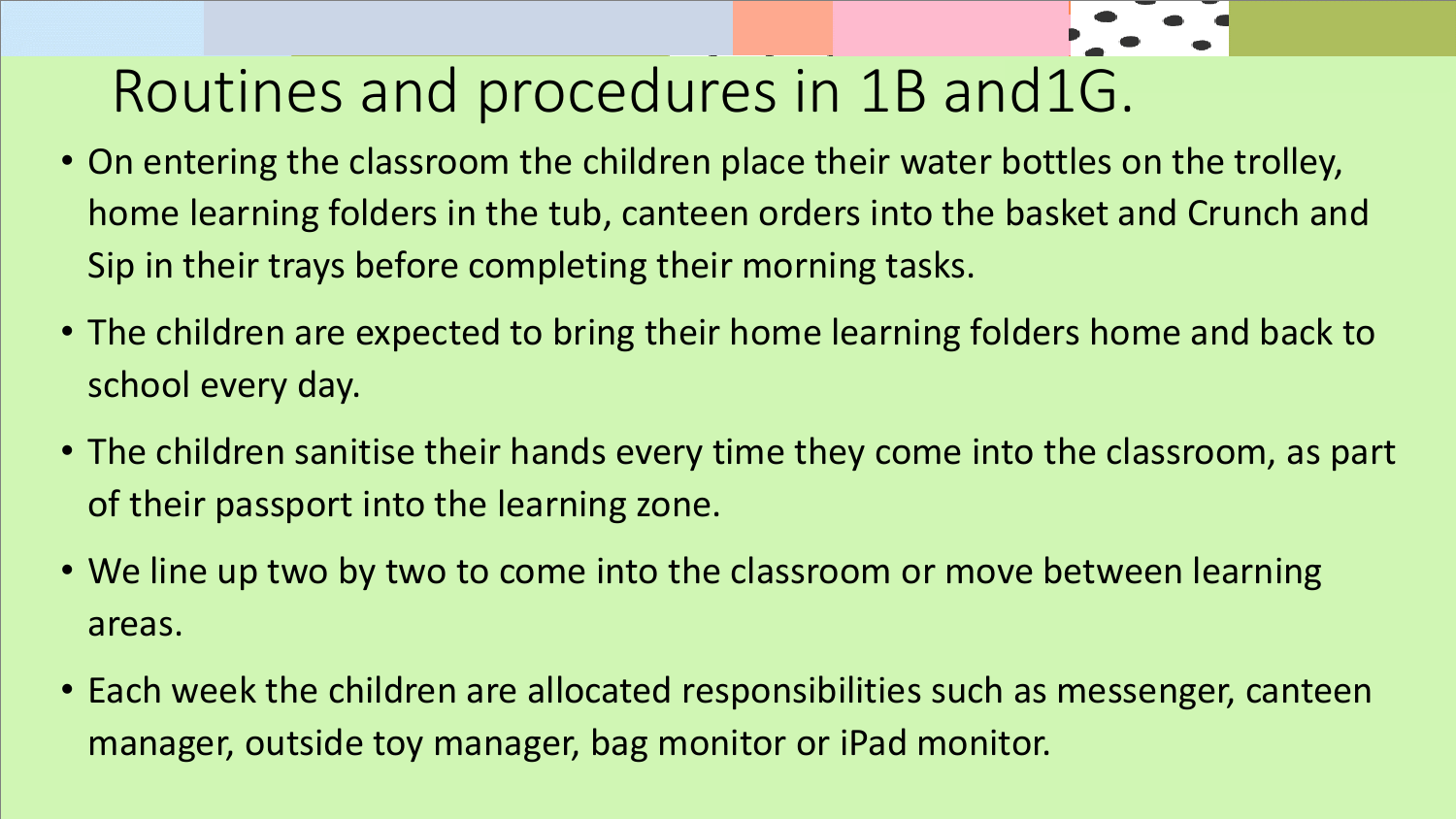### Behaviour Expectations 1G.

The children are expected to show respect to their teachers, others and the classroom. To keep their body to themselves and get the most out of their learning.

When the children perform a selfless act, helping another, being caring they are given a faction token which is collected by the years 6s and tallied. The winning faction receives extended play at recess or lunch.

In the classroom when the children line up two by two, follow instructions immediately, are doing their best, actively listen on the mat or give me a 'wow' moment they get a fuzzy.

When they get 10 fuzzies they have a spin on the wheel and can win wearing a funny hat, having stinky feet, crashing the computer, bringing a cuddly toy, or a dip in the treasure box.

However, if they are not making the awesome choices I know they can, they are given a first warning. If the behaviour persists they are asked to go to the thinking spot. The next step is buddy class and if necessary the principals office.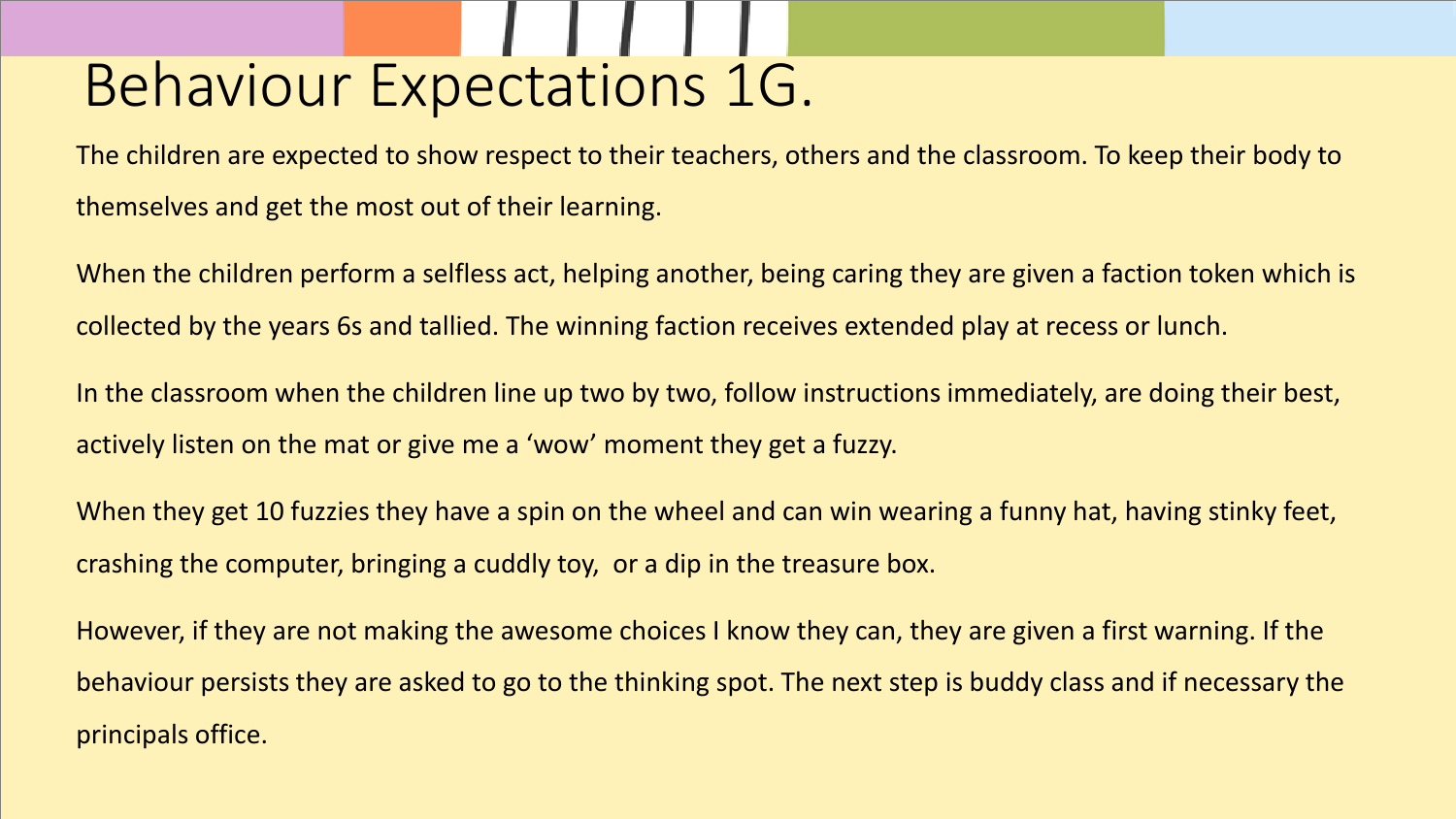### Behaviour Expectations in 1B

In Year 1 Blue there will be a positive behaviour system. Where appropriate behaviours are nurtured. During Term 1 the children will be awarded 'dots' on their chart for displaying school rules, taking pride in their work and demonstrating persistence and resilience. When they have earned 10 points they can choose an item out of the prize box.

When the children perform a selfless act, helping another, being caring they are given a faction token which is collected by the years 6s and tallied. The winning faction receives extended play at recess or lunch.

If inappropriate behaviour is displayed in the classroom a verbal warning is given first, if the behaviour continues a time out of a special activity will occur. If after the time out the behaviour still continues the student will be sent to a buddy class for reflection time.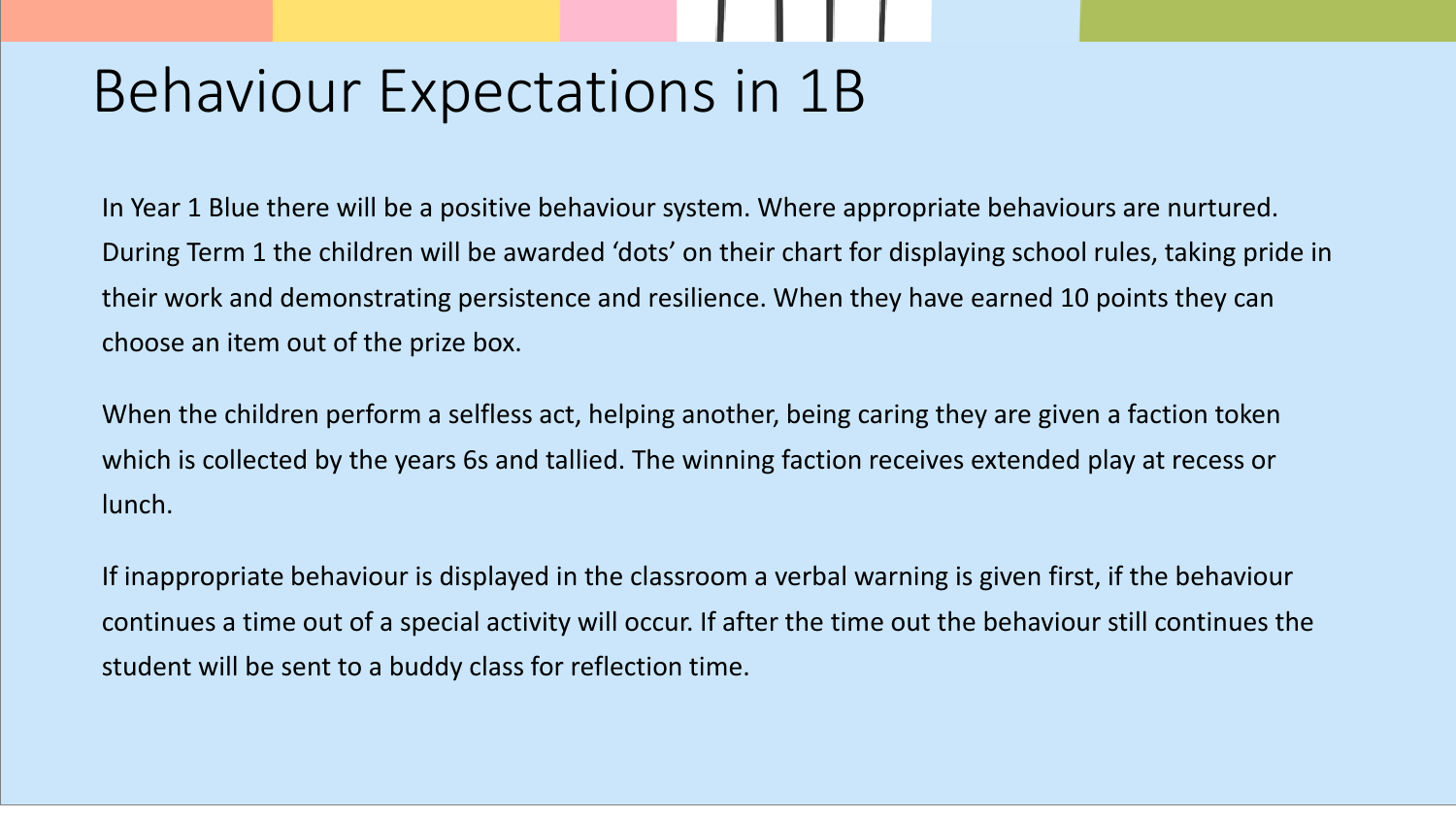## **Technologies**

In digital technology there will be a focus on problem solving, data collection and computational thinking as we build the children's knowledge and understanding of digital systems.

Developing a basic understanding of online environments and the need for safety considerations.

Digital technology lessons will be attached to other learning areas such as literacy, numeracy, science embedded to deepen the children's knowledge and understandings.

### **Science**

In Term 1 the Year 1 children will be learning biological science. The focus will be centred around defining and describing both living and non-living things.

The children will engage in scientific inquiry and infer simple cause-and-effect relationships from their observations and experiences. The will have the opportunity to conduct a variety of experiments to gain real-life experiences observing how changes can be large or small and happen quickly or slowly.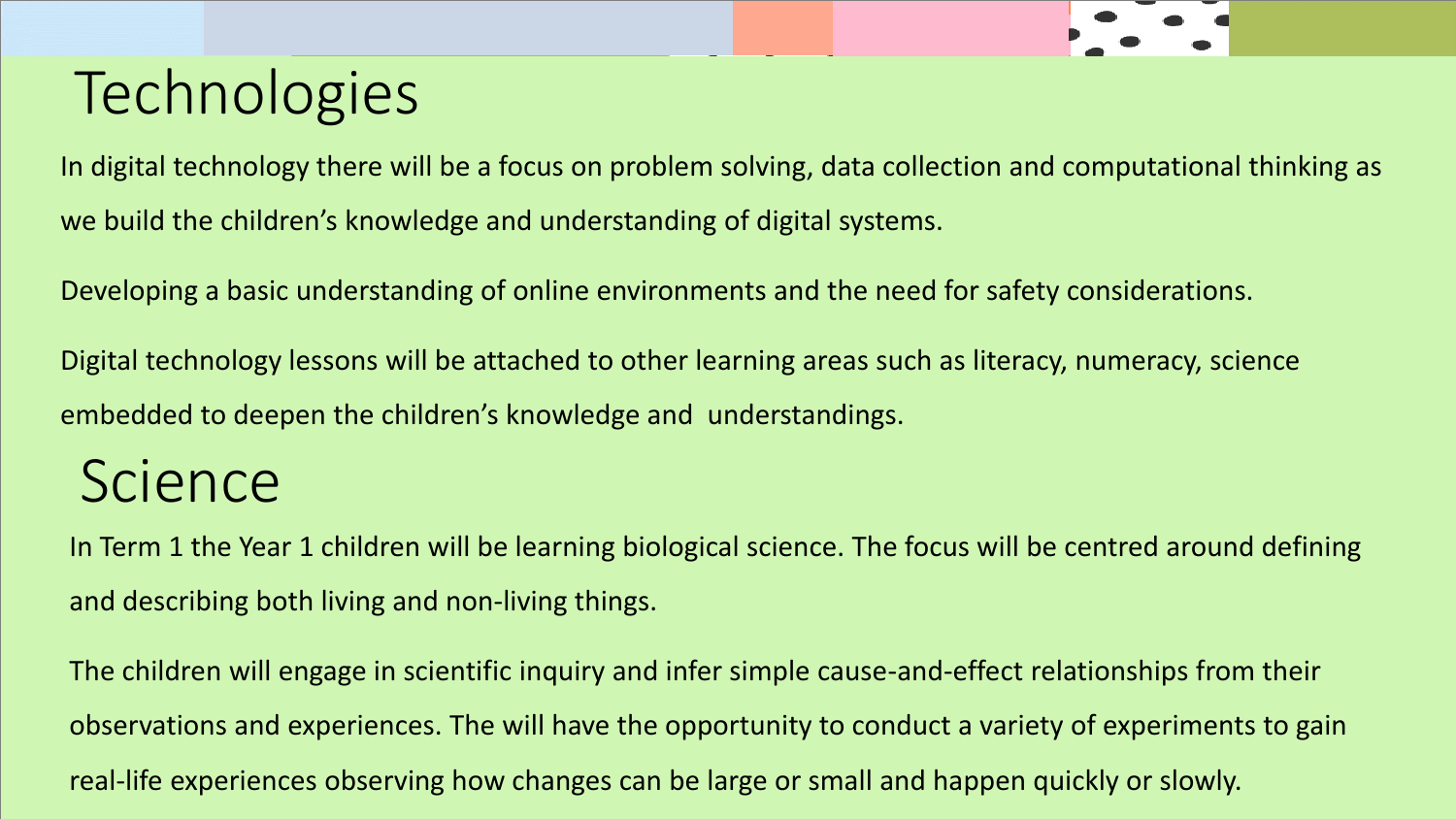## **Literacy**

Each morning the Year 1 children will have a daily literacy block. During this block they will engage with a variety of activities. For 20-30 minutes each day the children will engage in the Positive Literacy Development (PLD) program which provides targeted phonics instruction to develop their sound and word knowledge.

- Positive Literacy Development
- Talk for Writing for the first 5 weeks we are exploring narratives, their structure, grammar and punctuation with Little Red Riding Hood.
- Shared Reading- developing our comprehension skills.
- Handwriting developing their pencil grip and letter formation with the NSW foundation font.
- Speaking and listening- telling NEWS, learning public speaking and active listening.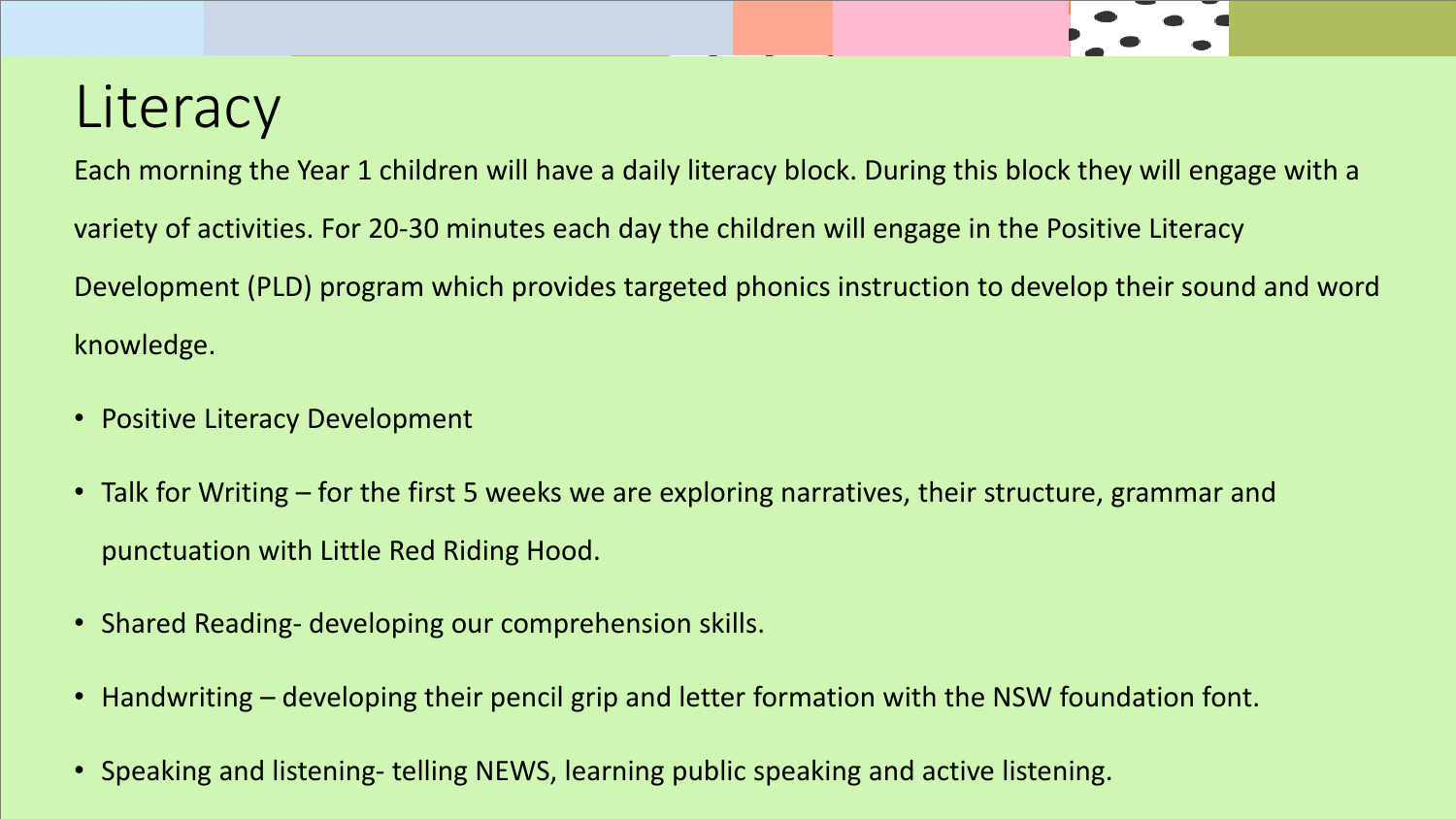### **HASS**

During Term 1 the children will be exploring their own family and local histories.

The concept of continuity and change is extended through exploring how family life has changed or remained the same over time, and how the present is similar to, or different from, the past. The understanding of time as a sequence is developed in the context of the present, past and future.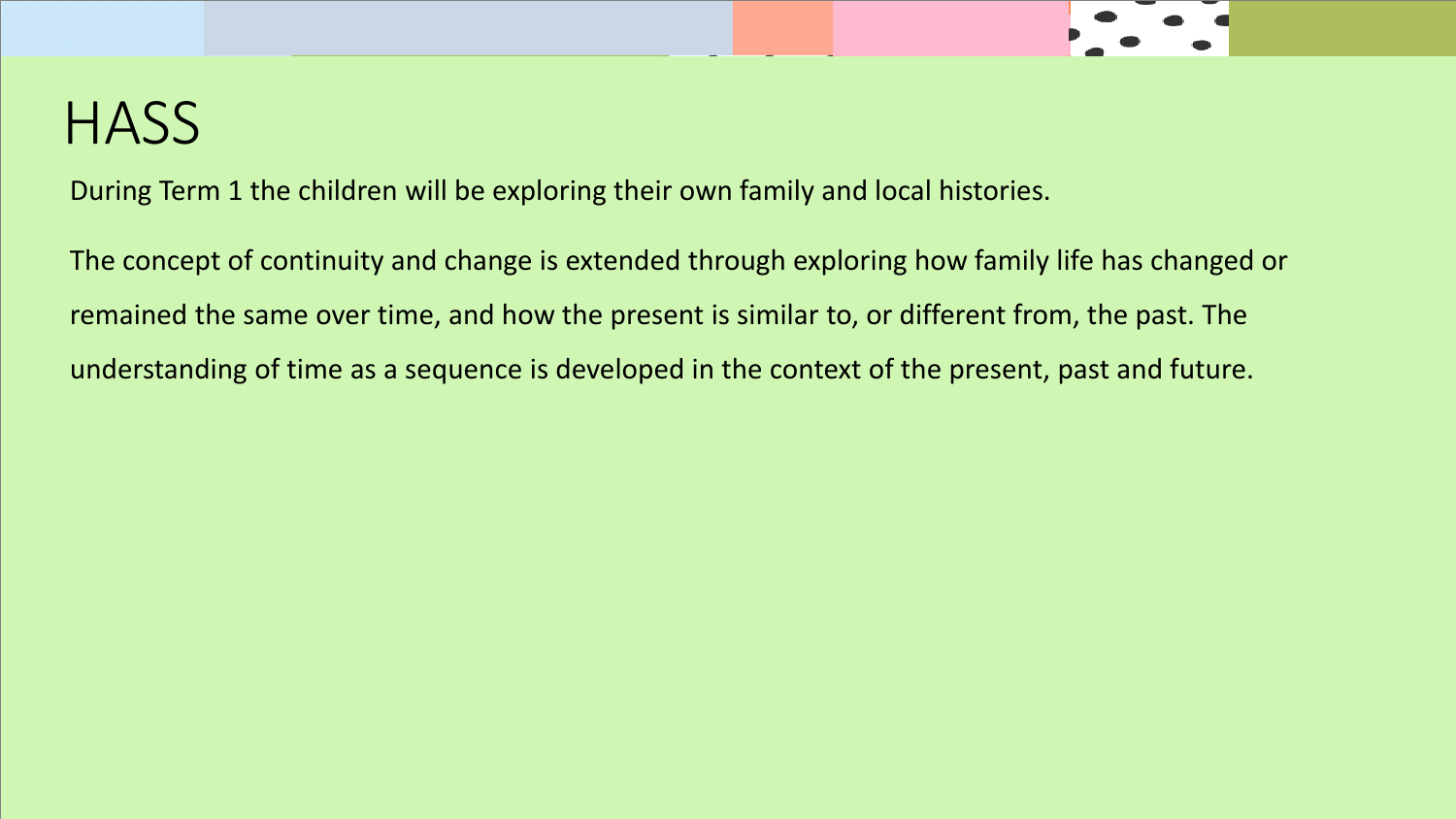### Mathematics

The West Australian Curriculum divides mathematics into 3 content areas: Number and Algebra; Measurement and Geometry and Statistics and Probability. As there is a mathematics specialist this year the classroom teachers will be primarily focussing their learning around developing the children's Number and Algebra skills with the other 2 areas being taught by the specialist.

The children in Year 1 will engage in a variety of hands-on mathematical experiences to build their knowledge and understanding before being guided to apply it in a more abstract form. For example the children will use counters to physically put 2 groups together to develop their understanding of addition before being expected to write and solve equations.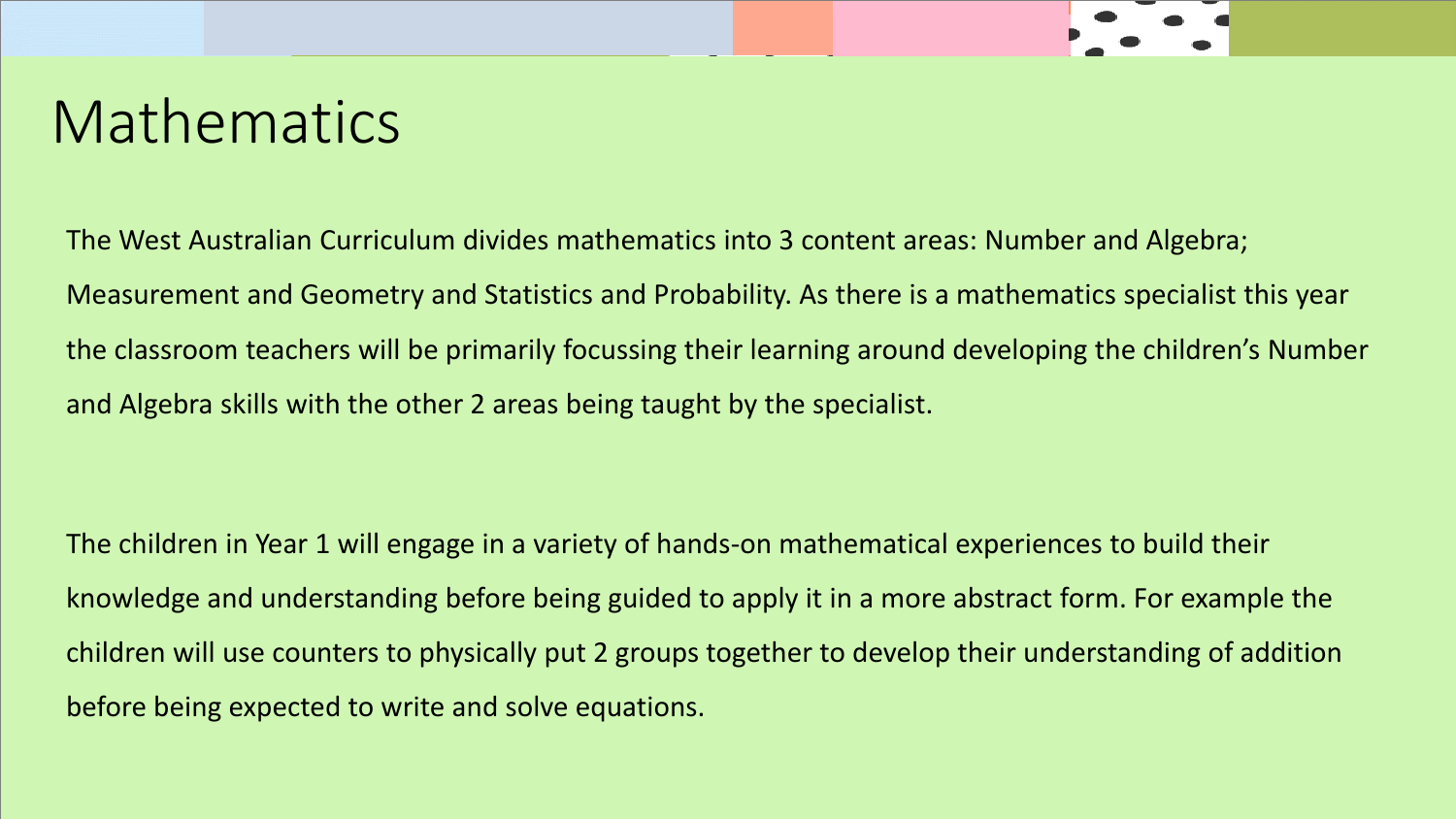## Specialist Subjects

At St Joseph's we are lucky to have excellent of specialist subjects.

For Year 1 the specialist subjects and their teachers are listed below:

Mathematics – *Mr Ken James* 

Health – *Mr Ken James*

Auslan – *Mrs Curtis*

Religious Education – *Ms Fernandez*

Sport – *Ms Frost*

Liturgical Singing- *Ms Fernandez*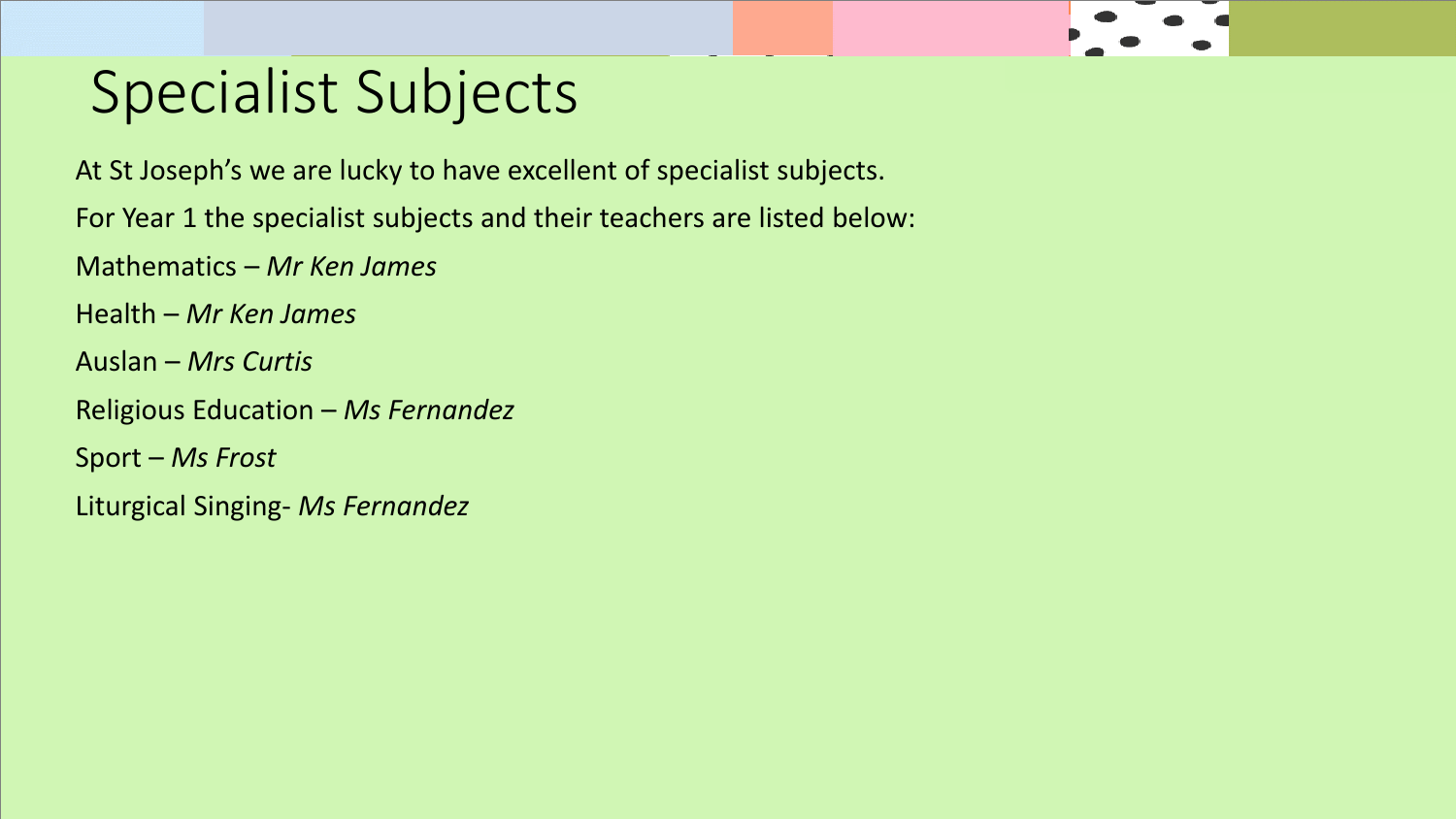### Home Learning

- Our expectations are that you will read with your child for ten minutes every night.
- Encourage your children to explore the sounds your child is learning. You can have them draw the letters in the sand, write them with soap on the bathroom wall, play a game of I spy or have a sound hunt around the house.
- To support their knowledge of numbers, get them to count everything!
- Learning should be fun, and part of their every day life.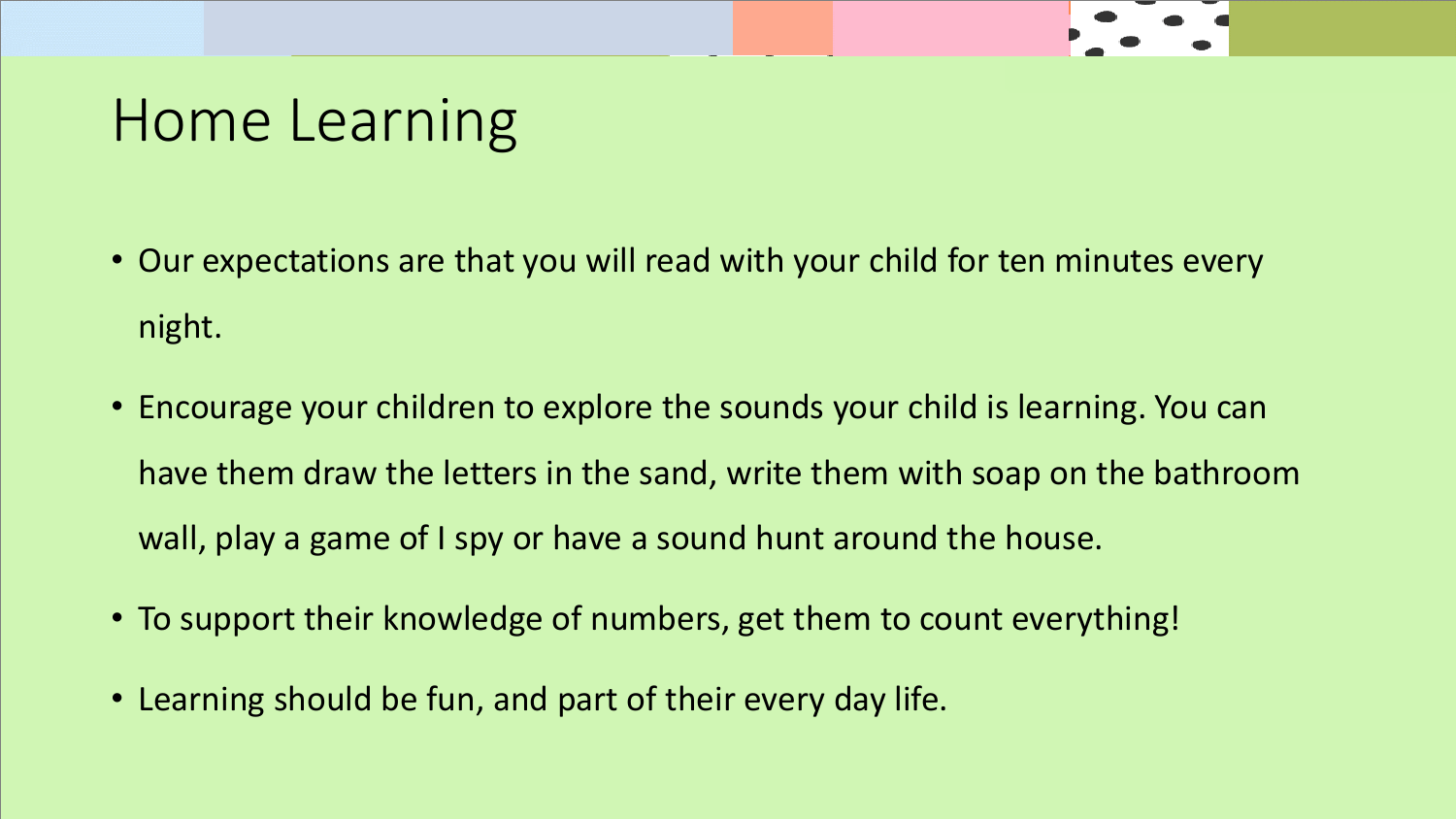### Parent Helpers

- When allowed we love to include parents in their children's learning journey.
- When we can, we will post more information on Seesaw.

## Food

- At recess and lunch we eat our food in the undercover area, before returning our lunchboxes back to our bags and going to play.
- We have Crunch and Sip in the classroom in the morning. Crunch and sip is cut up pieces of fruit or vegetables, crackers and cheese.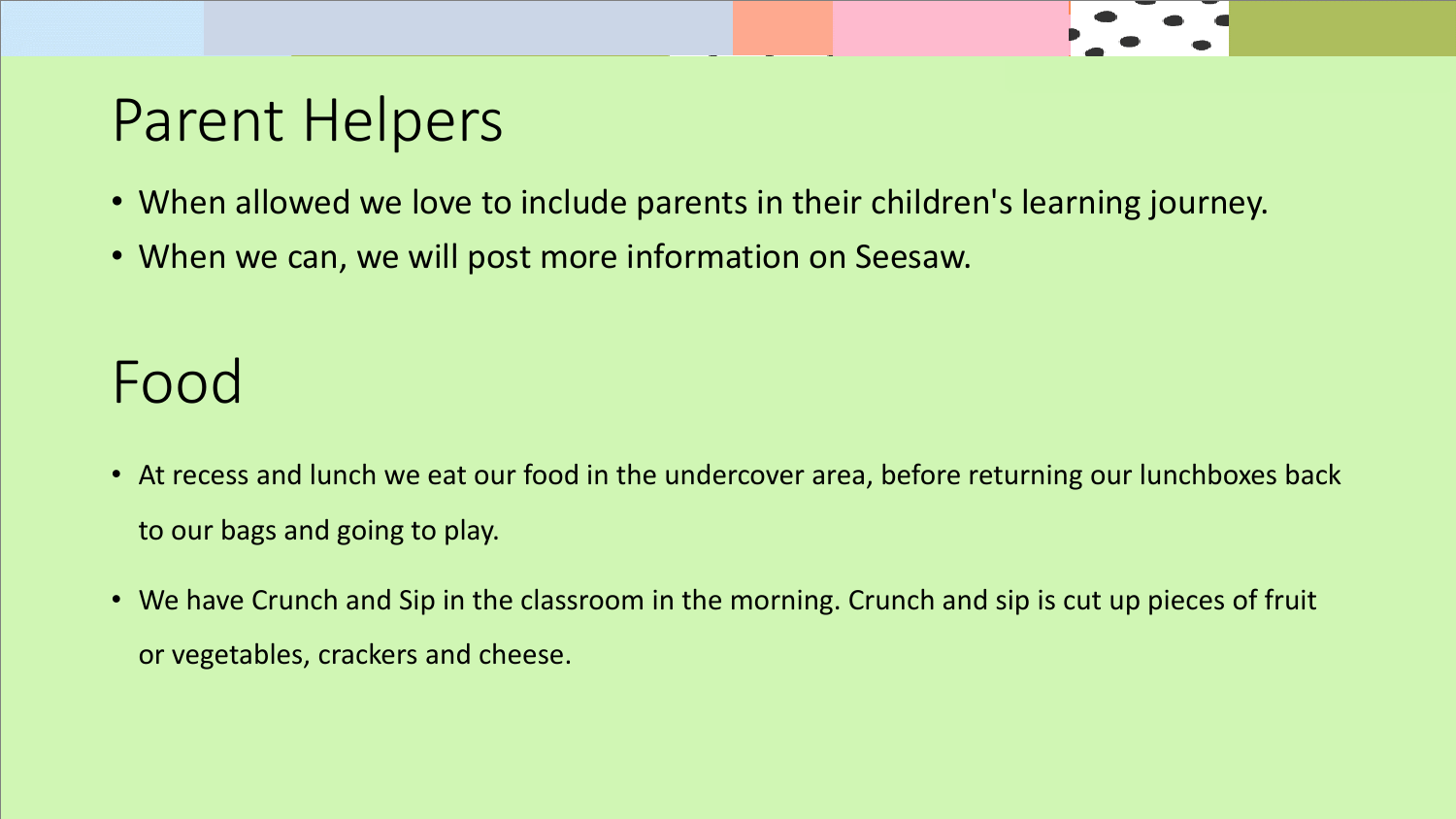## Contact details

The best way for messaging is via Seesaw, just download the App. We will send you a QR code to scan and we will be ready to go.

Unfortunately due to the new restrictions, face to face meetings are off the books.

The best way to organise a chat over the phone or a teams meeting is via email.

1G on [peta.robinson@cewa.edu.au](mailto:peta.robinson@cewa.edu.au) or 1B on [haley.read@cewa.edu.au](mailto:haley.read@cewa.edu.au)